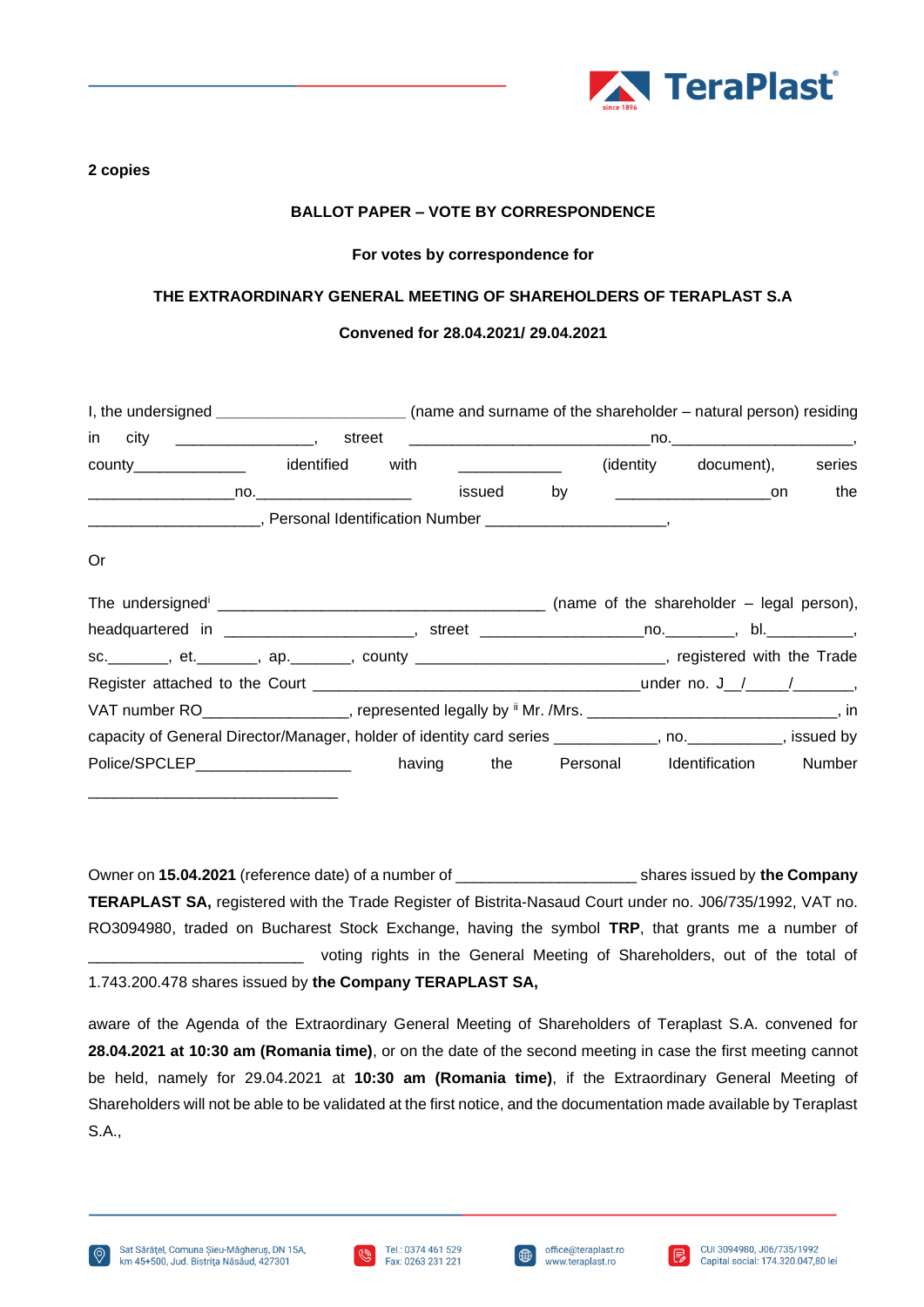

by the present **ballot paper**, I express my vote by correspondence regarding the items of the Agenda of the **Extraordinary General Meeting of Shareholders**, as follows:

**1.** For **item 1** of the agenda, namely: **"To approve the maximum limit of indebtedness that the company can contract between 28.04.2021 - 28.04.2022 and the approval of the warranty of credit and/or leasing contracts which are going to be accessed within the limit established, with security interest in real estate/pledge, assignments of current and future receivables rights, assignments related to current and future cash, resulting from current accounts and assignments of rights resulted from the insurance policies. The proposal of the Board of Administration is that this limit of indebtedness to reach the total value of 150.000.000 lei.**":

| For | <b>Against</b> | Abstaining |
|-----|----------------|------------|
|     |                |            |

**2.** For item 2 of the agenda, namely: "Approval of the supplementation of the maximum limit of **indebtedness that the company may contract between 28.04.2021 - 28.04.2022 with the amount of 60.000.000 lei, which will be used (if needed) exclusively to guarantee the loans of the subsidiaries and the approval of the guarantee of the credit and / or leasing contracts to be accessed by the subsidiaries, within the fixed limit, with real estate/movable securities, assignments of present and future receivable rights, assignments related to current and future available funds, resulting from current accounts and assignments of rights resulting from insurance policies."**

| For | <b>Against</b> | Abstaining |
|-----|----------------|------------|
|     |                |            |

**3.** For item 3 of the agenda, namely: "To authorise the Board of Directors to take, for and on behalf of **the Company, all the actions and steps required or useful for the enforcement of item 1 and 2 of this decision, up to the maximum agreed limit of indebtedness. Therefore, the Board of Directors shall issue decisions on:** 

taking out bank loans, entering into credit/leasing contracts, extending the bank loan/leasing **contracts, establishing the security structure corresponding to the taken out/extended bank loan or leasing contracts, restructuring/establishing new maturity dates for the granted loans, changing the structure of the securities for the pending loans, authorising the persons entitled to sign for and on behalf of TERAPLAST S.A. the bank loan contracts / the leasing contracts / the security contracts / the addendums to the bank loan/leasing contracts, and also any other complementary documents or** 





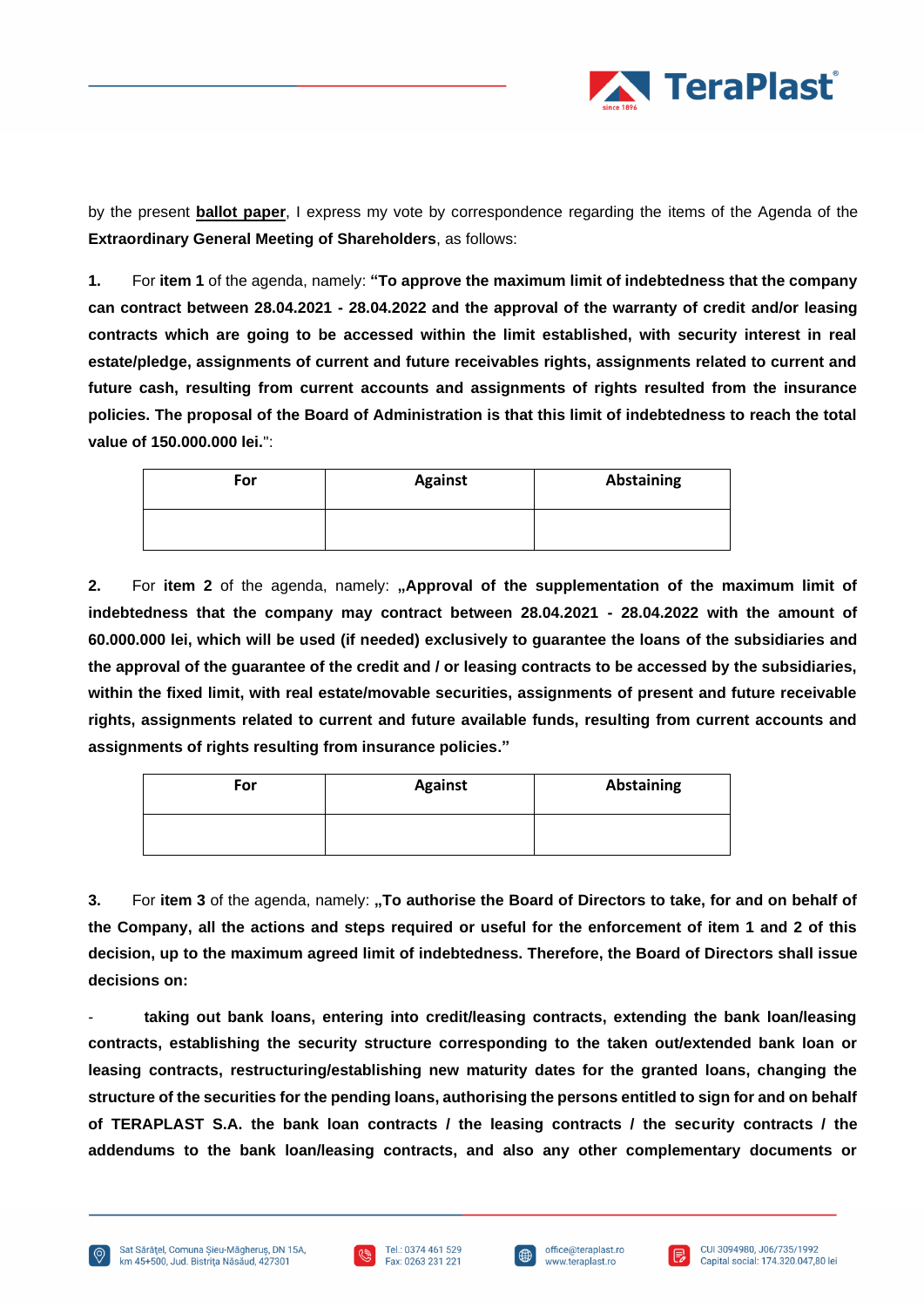

**instruments related to or referred to in the bank loan/leasing contracts, security contracts or any other documents, and also to sign any other forms and requests that might be necessary or useful in relation to such bank transactions.**

- **guaranteeing the access by company's subsidiaries of certain bank credits and / or credit contracts / leasing contracts, establish / change the related guarantee structure, empower the persons who will sign on behalf of and on behalf of TERAPLAST SA the warranty contracts / additional documents and any other documents or instruments that are related to or referenced in the warranty agreements and to sign any other forms, requests that may be necessary or useful related to these transactions."**

| For | <b>Against</b> | Abstaining |
|-----|----------------|------------|
|     |                |            |

**4.** For **item 4** of the agenda, namely: **"To authorize the Chairman of the Board of Directors, Mr. Dorel Goia, to sign, for and on behalf of all the shareholders present at the meeting, the EGMS Decision.":**

| For | <b>Against</b> | Abstaining |
|-----|----------------|------------|
|     |                |            |

**5.** For item 5 of the agenda, namely: **"To authorize the company's legal adviser, Mrs. Kinga Vaida, to do <b>b everything that is necessary as to record the EGMS Decision at the Trade Register of Bistrita-Nasaud Court, and to publish such decision in the Official Gazette of Romania, Section 4.":**

| For | <b>Against</b> | Abstaining |
|-----|----------------|------------|
|     |                |            |

# **Please find hereby attached a copy of the valid ID card<sup>ii</sup>/a copy of the registration certificate <sup>iv</sup>.**

**Note: Will be marked with "X" the box corresponding to the vote. The other boxes will not be filled in with any mark.** 

This ballot paper was drawn up in accordance with the provisions of Law no. 24/2017 on the issuers of financial instruments and market operations, as well as A.S.F. Regulation No.5/2018.

This ballot paper will be filled in at all entries, signed and dated by the shareholder.







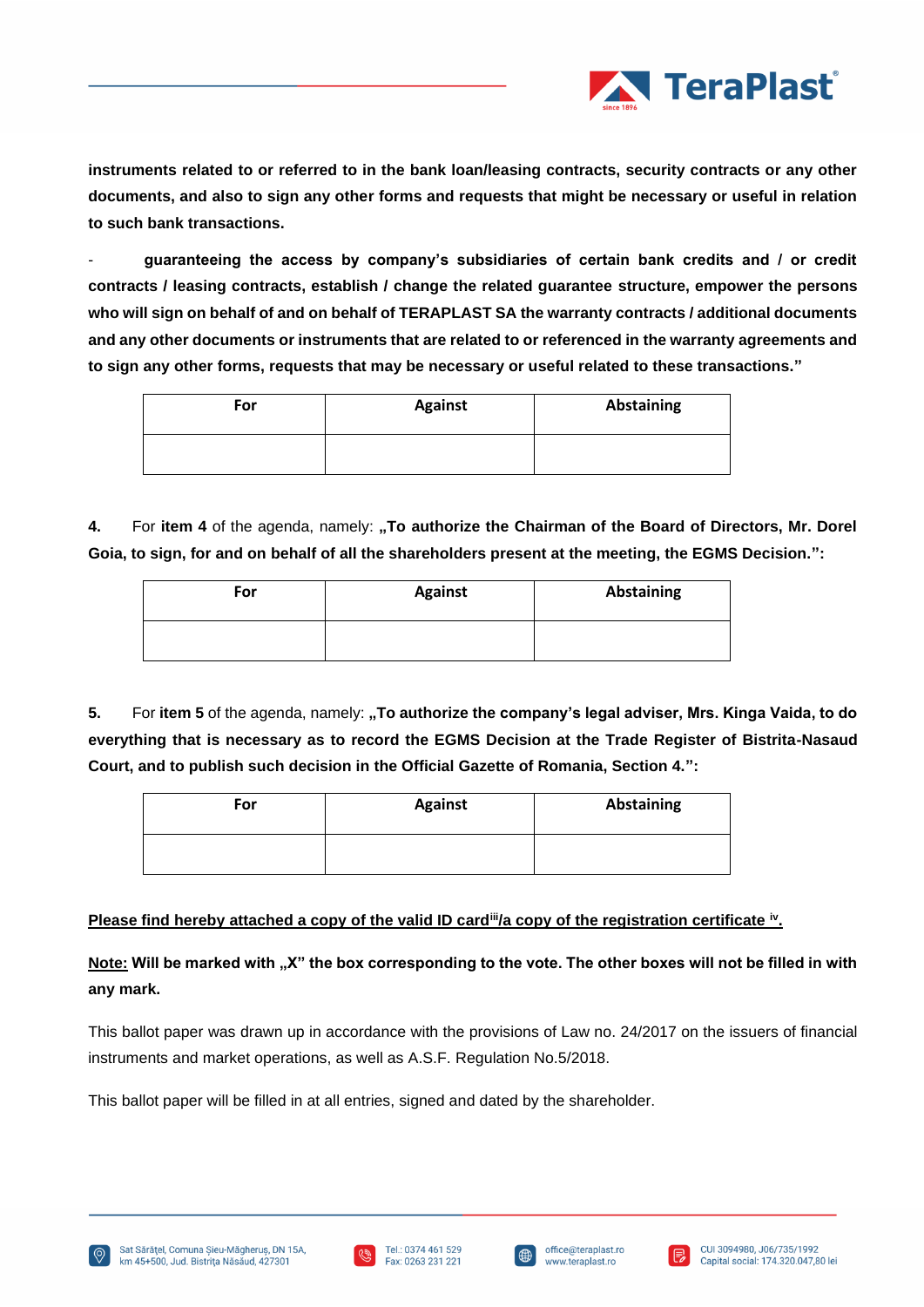

**The ballot paper is executed up in 2 original copies**, out of which: one will remain at the shareholder and the other will be submitted to **TERAPLAST S.A.** headquarter not later than **26.04.2021, 10:30 am Romania time.** 

Date:

**<sup>v</sup>\_\_\_\_\_\_\_\_\_\_\_\_\_\_\_\_\_\_\_\_\_\_\_\_\_\_\_\_\_\_\_\_\_\_\_\_\_\_\_ (signature) vi\_\_\_\_\_\_\_\_\_\_\_\_\_\_\_\_\_\_\_\_\_\_\_\_\_\_\_\_\_\_\_\_\_\_\_\_\_\_\_**

(First name and surname of the natural person shareholder or the legal representative of the legal entity, in capital letters)

| Personal data entered in this special power of attorney (name and surname, domicile, series, number             |
|-----------------------------------------------------------------------------------------------------------------|
| and date of issuance of identity card, personal numerical code, signature, number of                            |
| shares held) shall be processed in compliance with the legal provisions regarding the protection of individuals |
| with regard to the processing of personal data and the free circulation of such                                 |
| data, during the period stipulated by law, pursuant to Law no. 24/2017 on Issuers of                            |
| Financial Instruments and Market Operations and of ASF Regulation no. 5/2018 on Issuers of                      |
| Financial Instruments and Market Operations, as amended and Law no. 31/1990 on societies.                       |
| You benefit from the right of access, intervention, rectification and porting of the data you                   |
| provide us, limit our processing and even request the deletion of the data.                                     |
| Please note that interfering with the data you have provided to us may prevent the use of the                   |
| ballot paper in the Extraordinary General Shareholders' Meeting of the Company Teraplast S.A.                   |
| from the date of 28.04.2021 / 29.04.2021.                                                                       |
| In this case, the issuing company is exonerated from liability. Please let us know your requests in any         |
| way that is assuring the identity of the applicant and his or her entitlement. We will                          |
| answer you without delay. If you are dissatisfied, you can contact ANSPDCP.                                     |
| This section provides information on the legal provisions relating to the processing of personal                |
| data of natural persons listed in the ballot paper.                                                             |
| I, the undersigned, agree that personal data will be processed for the purpose of voting                        |
| by correspondence at the Extraordinary General Meeting of Shareholders of the Company Teraplast                 |
| S.A. from the date of 28.04.2021 / 29.04.2021.                                                                  |
|                                                                                                                 |